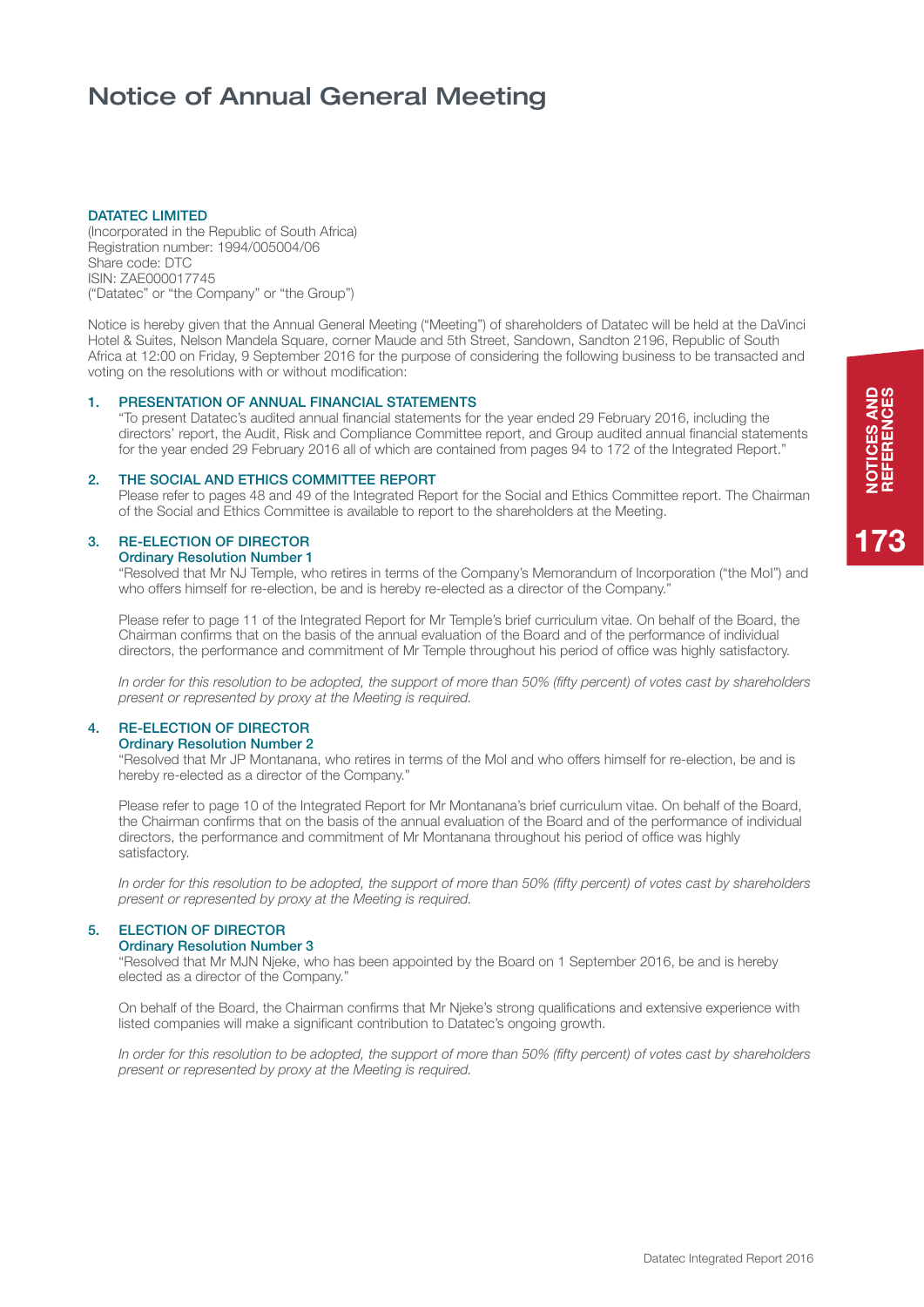# Notice of Annual General Meeting continued

#### 6. ELECTION OF DIRECTOR Ordinary Resolution Number 4

"Resolved that Mr IP Dittrich, who has been appointed by the Board on 30 May 2016, be and is hereby elected as a director of the Company."

Please refer to page 10 of the Integrated Report for Mr Dittrich's brief curriculum vitae. On behalf of the Board, the Chairman confirms that Mr Dittrich's strong qualifications, financial and mergers and acquisitions background will make a significant contribution to Datatec's ongoing growth.

*In order for this resolution to be adopted, the support of more than 50% (fifty percent) of votes cast by shareholders present or represented by proxy at the Meeting is required.*

### 7. REAPPOINTMENT OF INDEPENDENT AUDITORS Ordinary Resolution Number 5

"Resolved that Deloitte & Touche as auditors of the Company and Mr Mark Holme as the designated auditor, as recommended by the current Audit, Risk and Compliance Committee of the Company, be and are hereby reappointed until the conclusion of the next Meeting."

*In order for this resolution to be adopted, the support of more than 50% (fifty percent) of votes cast by shareholders present or represented by proxy at the Meeting is required.*

## 8. ELECTION OF AUDIT, RISK AND COMPLIANCE COMMITTEE MEMBERS Ordinary Resolution Number 6

 "Resolved that the Audit, Risk and Compliance Committee be elected to serve from this Meeting to the 2017 Meeting by separate election to the committee of the following independent non-executive directors:

6.1 – Mr CS Seabrooke;

6.2 – Mr MJN Njeke;

6.3 – Ms O Ighodaro;

6.4 – Mr SJ Davidson."

The King III Code recommends that the Chairman should not sit on the Audit, Risk and Compliance Committee. The Board is of the view that the dual role of Mr Davidson, as Chairman of the Board and as a member of the Audit, Risk and Compliance Committee is a valuable aspect of the Company's corporate governance and assists effective communication within the Board.

Please refer to pages 10 and 11 of the Integrated Report for Mr Seabrooke, Ms Ighodaro and Mr Davidson's brief curricula vitae. Mr Njeke, 57, is a chartered accountant and past Chairman of the South African Institute of Chartered Accountants who co-founded and was Managing Director of Kagiso Trust Investments. He has served as a non-executive director of MTN and continues to serve in a non-executive capacity on a number of prominent boards including MMI (as Chairman) and Sasol. On behalf of the Board, the senior non-executive director confirms that each candidate for election to the Audit, Risk and Compliance Committee has the relevant knowledge and experience to discharge their role effectively and that the performance of each candidate in the service of the Audit, Risk and Compliance Committee to the date of this notice has been highly satisfactory.

*In order for each of the above resolutions to be adopted, the support of more than 50% (fifty percent) of votes cast by shareholders present or represented by proxy at the Meeting is required.*

## 9. NON-BINDING ADVISORY VOTE ON REMUNERATION POLICY Ordinary Resolution Number 7

"Resolved that the Remuneration Policy of the Company for 2016 as reflected on page 62 of the Integrated Report of which this notice forms part, be and is hereby endorsed through a non-binding advisory vote as recommended by King III."

In terms of King III, an advisory vote should be obtained from shareholders on the Company's annual Remuneration Policy. The vote allows shareholders to express their views on the remuneration policies adopted and the implementation thereof, but will not be binding on the Company.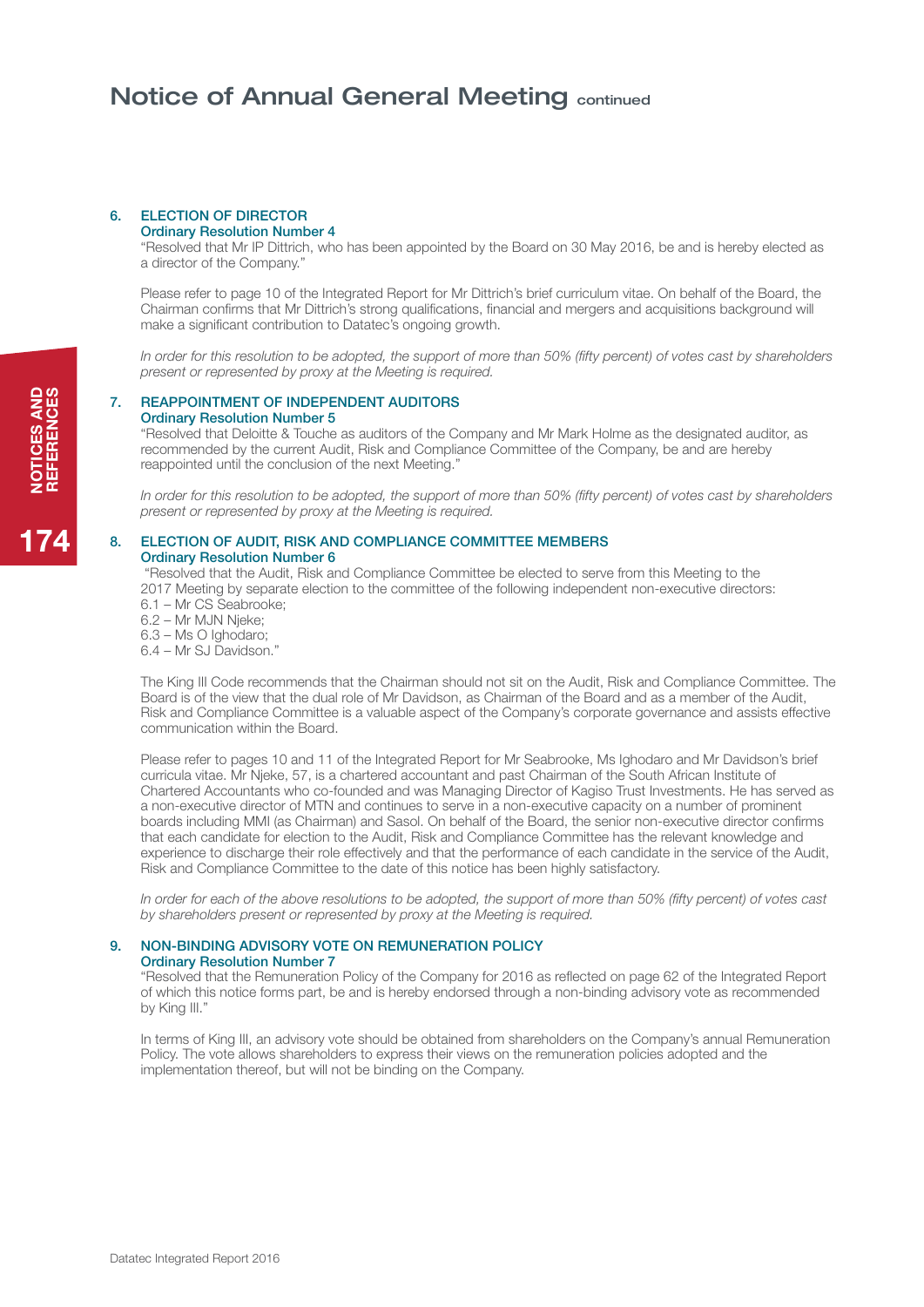# 10. APPROVAL OF NON-EXECUTIVE DIRECTORS' FEES

# Special Resolution Number 1

"Resolved that the Board and committee fees for non-executive directors for the financial year ending 28 February 2017, which are unchanged from the previous year, as recommended by the Remuneration Committee and set out in the note below, be and are hereby authorised, in accordance with the provisions of the Companies Act 71 of 2008 ("the Companies Act"), and that the Company may continue to pay directors' fees at the annual rates specified in the note below for the period from 29 February 2016 until the Company's 2017 Meeting.

## Directors' fees for the financial year ending 28 February 2017

- Chairman of the Board: US\$197 600 total fee inclusive of all committee and subsidiary board work;
- Senior non-executive director's fee: US\$72 800;
- Non-executive director's fee: US\$62 400;
- Chairman of the Audit, Risk and Compliance Committee: US\$31 200;
- Member of the Audit, Risk and Compliance Committee: US\$15 600;
- Chairman of the Social and Ethics Committee: US\$10 400;
- Chairman of the Remuneration Committee: US\$15 600;
- Member of the Remuneration Committee: US\$7 800;
- Member of the Nominations Committee: US\$5 200:
- Trustee of Datatec trusts: US\$7 280."

### Reason for Special Resolution Number 1

The Companies Act requires shareholder approval of directors' fees prior to payment of such fees.

*In terms of the Companies Act, 75% (seventy-five percent) of the votes cast by shareholders present or represented by proxy at this Meeting must be cast in favour of this resolution for it to be adopted.*

## 11. AUTHORITY TO PROVIDE FINANCIAL ASSISTANCE TO ANY GROUP COMPANY Special Resolution Number 2

"Resolved that, to the extent required by sections 44 and/or 45 of the Companies Act, the Board may, subject to the provisions of the Companies Act, the Company's MoI and the requirements of any recognised stock exchange on which the shares in the capital of the Company may from time to time be listed, authorise the Company to provide direct or indirect financial assistance to any related or inter-related (as defined in the Companies Act) company or corporation of the Company, on terms and conditions which the directors may determine, commencing on the date of passing of this resolution and ending at the next Meeting."

#### Reason for Special Resolution Number 2

In terms of the Companies Act, the Board may authorise the Company to provide any financial assistance in terms of sections 44 and/or 45 of the Companies Act to related or inter-related company or corporation of the Company, subject to certain requirements set out in the Companies Act, including the Company meeting the solvency and liquidity test. This general authority would greatly assist the Company, inter alia, with making inter-company loans to Group companies as well as granting letters of support and guarantees in appropriate circumstances. The existence of a general shareholder authority would avoid the need to refer each instance to members for approval, which might impede the negotiations and add time and expense. If approved, this general authority will expire at the next Meeting.

#### **Notification**

Written notice in terms of section 45(5) of the Companies Act of any such resolution by the Board shall be given to all shareholders of the Company and any trade union representing its employees:

- within ten business days after the Board adopts the resolution, if the total value of the financial assistance contemplated in that resolution, together with any previous such resolution during the financial year, exceeds one-tenth of 1% (one percent) of the Company's net worth at the time of the resolution; or
- within 30 business days after the end of the financial year, in any other case.

*In terms of the Companies Act, 75% (seventy-five percent) of the votes cast by shareholders present or represented by proxy at the Meeting must be cast in favour of this resolution for it to be adopted. The Board will pass a similar financial assistance resolution on or after the date of this Meeting.*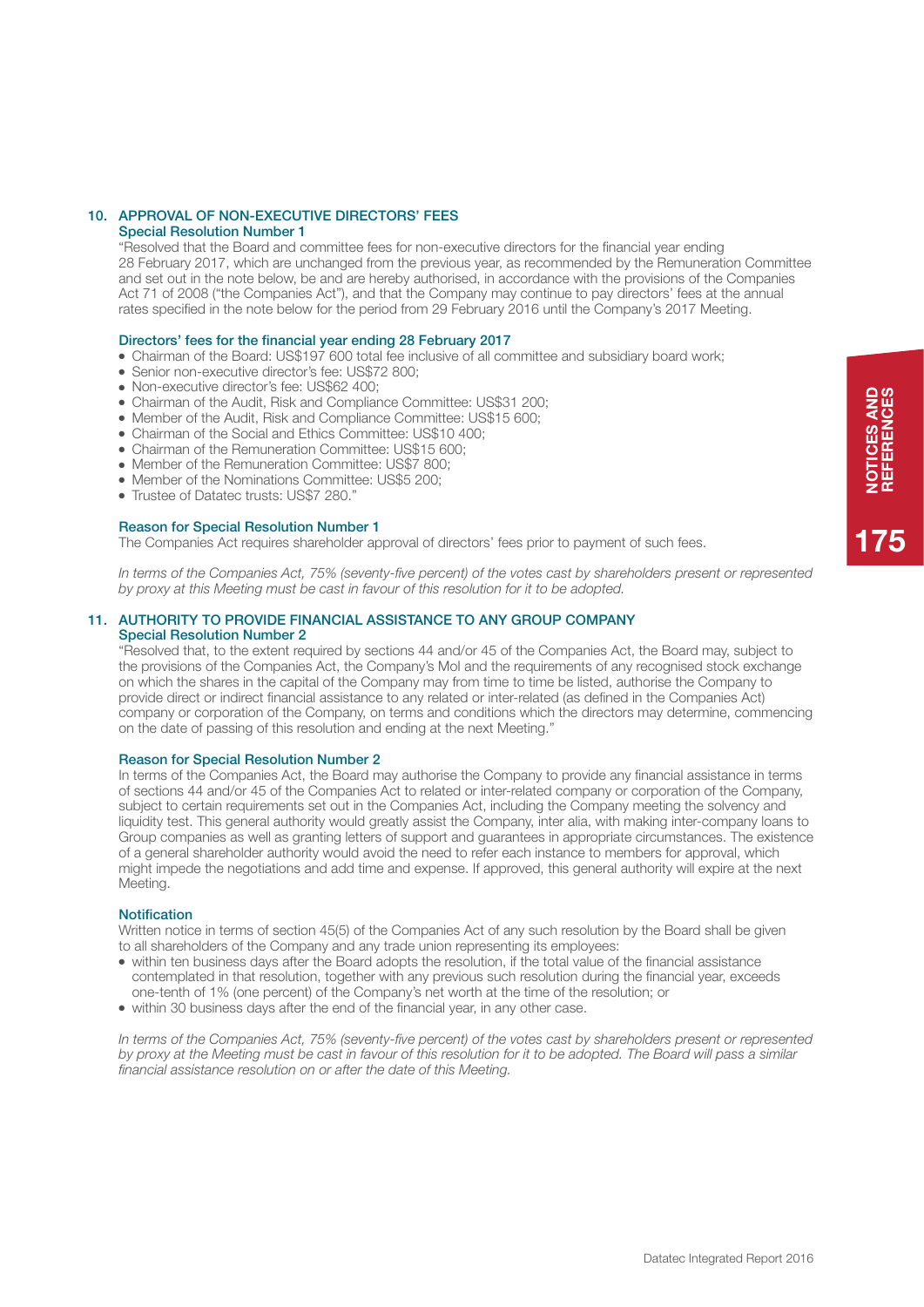# Notice of Annual General Meeting continued

#### 12. GENERAL AUTHORITY TO REPURCHASE SHARES Special Resolution Number 3

"Resolved that the Board of Directors of the Company be authorised by way of a general authority given as a renewable mandate, to facilitate the acquisition by the Company or a subsidiary of the Company of the issued ordinary shares of the Company, upon such terms and conditions and in such amounts as the directors of the Company may from time to time determine, but subject to the MoI, the provisions of the Companies Act and the JSE Listings Requirements, when applicable and provided that:

- a press release giving such details as may be required in terms of the JSE Listings Requirements be published when the Company or its subsidiaries have cumulatively repurchased 3% (three percent) of the initial number of the shares of the Company in issue as at the time the general authority was granted and for each 3% (three percent) in aggregate of the initial number of shares acquired thereafter:
- the authorisation granted above shall remain in force from the date of passing of this special resolution for a period of 15 (fifteen) months or until the next Annual General Meeting, whichever period is shorter;
- at any point in time, the Company will only appoint one agent to effect any repurchase(s) on its behalf;
- the Company or its subsidiary shall not repurchase securities during a prohibited period as defined in paragraph 3.67 of the JSE Listings Requirements unless they have in place a repurchase programme where the dates and quantities of securities to be traded during the relevant period are fixed (not subject to any variation) and full details of the programme has been submitted to the JSE in writing prior to the commencement of the prohibited period. The Company will instruct an independent third party, which makes its investment decisions in relation to the Company's securities independently of, and uninfluenced by, the Company, prior to the commencement of the prohibited period to execute the repurchase programme submitted to the JSE;
- the repurchase of securities will be effected through the order book operated by the JSE trading system and done without any prior understanding or arrangement between the Company and the counterparty (reported trades are prohibited);
- the repurchase by the Company of its own securities above may not exceed 10% (ten percent) of the Company's issued ordinary share capital in the aggregate in any one financial year, as at the beginning of the financial year, or in the case of acquisition by any of the Company's subsidiaries, 10% (ten percent) of such issued ordinary share capital in the aggregate if such shares are to be held as treasury shares;
- any such repurchases are subject to exchange control approval at that point in time;
- in determining the price at which the Company's ordinary shares are acquired by the Company in terms of this general authority, the maximum premium at which such ordinary shares may be acquired will be 10% (ten percent) of the weighted average of the market price at which such ordinary shares are traded on the JSE, as determined over the 5 (five) trading days immediately preceding the date of the repurchase of such ordinary shares by the Company or a subsidiary of the Company; and
- a resolution has been passed by the Board of Directors confirming that the Board has authorised the general repurchase, that the Company has passed the solvency and liquidity test as required by the Companies Act and since the test was done there have been no material changes to the financial position of the Group."

*At least 75% (seventy-five percent) of the votes cast by shareholders present or represented by proxy at the Meeting must be cast in favour of this resolution in terms of the Listings Requirements of the JSE in order for it to be adopted.*

## Additional disclosure

For purposes of considering Special Resolution Number 3 and in terms of the JSE Listings Requirements, the information below has been included in the Integrated Report, in which this notice of Meeting is included, at the places indicated:

- Major shareholders (refer to page 181 of this report);
- Share capital of the Company (refer to page 139 of this report).

The Company will not commence a general repurchase of shares as contemplated above unless the following can be met:

- The Company and the Group will be able to repay its debts in the ordinary course of business for a period of 12 (twelve) months following the date of the general repurchase;
- The Company and the Group's assets will be in excess of the liabilities of the Company and the Group for a period of 12 (twelve) months after the date of the general repurchase. For this purpose, the assets and liabilities will be recognised and measured in accordance with the accounting policies used in the latest audited consolidated annual financial statements which comply with the Companies Act;
- The share capital and reserves of the Company and the Group will be adequate for ordinary business purposes for a period of 12 (twelve) months after the date of the general repurchase; and
- The working capital of the Company and the Group will be adequate for ordinary business purposes for a period of 12 (twelve) months following the date of the repurchase.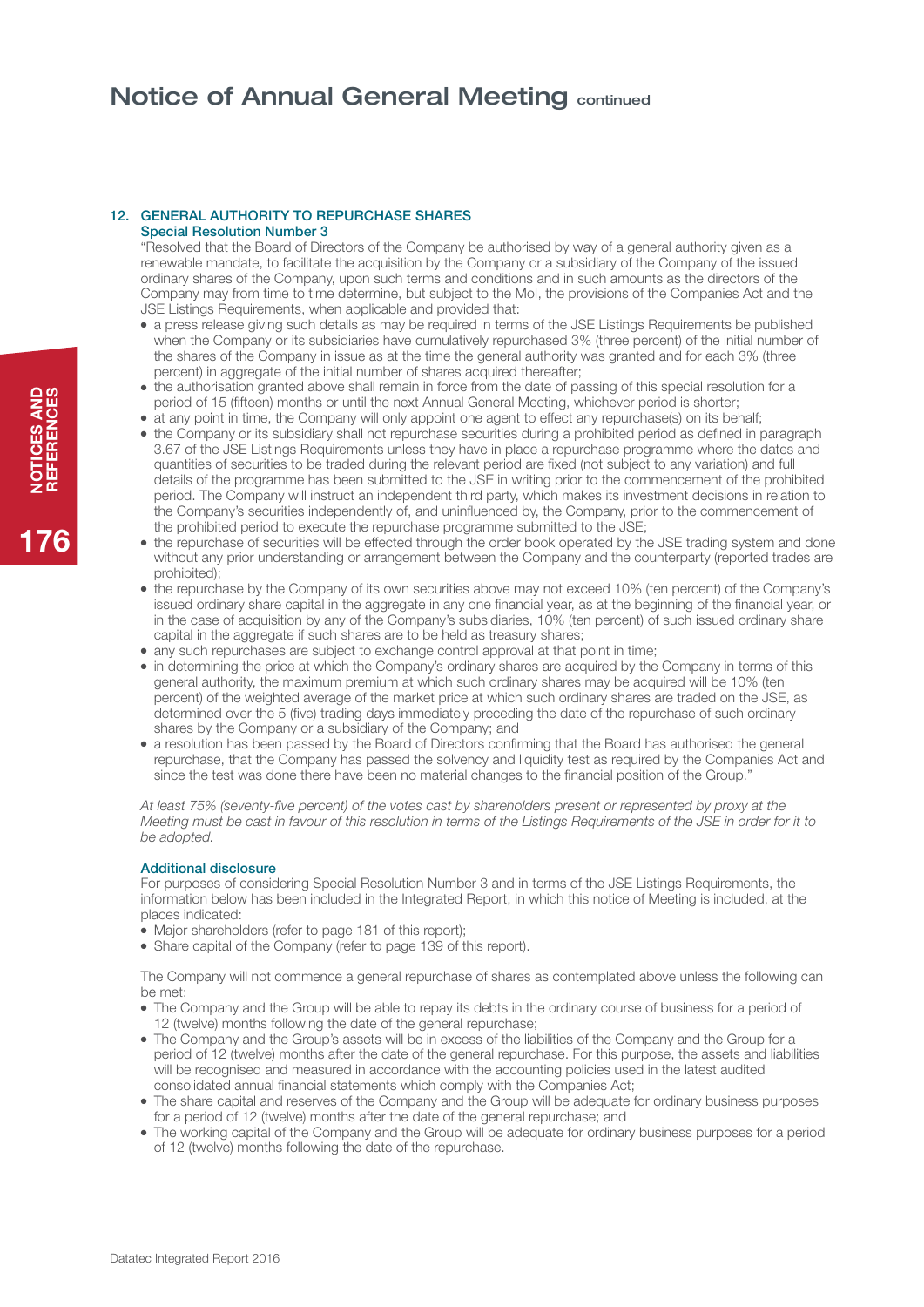#### Reason and effect

The reason and effect for Special Resolution Number 3 is to authorise the Company and/or its subsidiary company by way of a general authority to acquire its own issued shares on such terms, conditions and in such amounts as determined from time to time by the directors of the Company subject to the limitations set out above.

### Statement of Board's intention

The directors of the Company have no specific intention to effect the provisions of Special Resolution Number 3 but will, however, continually review the Company's position, having regard to prevailing circumstances and market conditions, in considering whether to effect the provisions of Special Resolution Number 3.

### Directors' responsibility statement

The directors, whose names are given on page 182 of the Integrated Report, collectively and individually accept full responsibility for the accuracy of the information pertaining to Special Resolution Number 3 and certify that to the best of their knowledge and belief there are no facts that have been omitted which would make any statement false or misleading, and that all reasonable enquiries to ascertain such facts have been made and that this special resolution contains all information required by law and the JSE Listings Requirements.

#### Material changes

There have been no material changes in the affairs or financial position of the Company and/or the Group since the date of signature of the audit report up to the date of this notice.

### 13. AUTHORITY TO SIGN ALL DOCUMENTS REQUIRED Ordinary Resolution Number 8

"Resolved that, subject to the passing of terms of the Ordinary Resolutions Number 1 to 6 and Special Resolutions Number 1 to 3, any director of the Company or the Company Secretary shall be and is hereby authorised to sign all documents and perform all acts which may be required to give effect to such Ordinary Resolutions Number 1 to 6 and Special Resolutions Number 1 to 3 passed at the Meeting."

*In order for this resolution to be adopted, the support of more than 50% (fifty percent) of votes cast by shareholders present or represented by proxy at the Meeting is required.*

## 14. TO TRANSACT SUCH OTHER BUSINESS AS MAY BE TRANSACTED AT AN ANNUAL GENERAL MEETING

#### Notice of annual general meeting

The record date on which shareholders must be recorded as such in the Register maintained by the transfer secretaries of the Company for the purposes of being entitled to receive notice of the Meeting is Friday, 15 July 2016.

## **VOTING AND PROXIES**

The record date on which shareholders must be recorded as such in the Register maintained by the transfer secretaries of the Company for the purposes of being entitled to attend and vote at the Meeting is Friday, 2 September 2016. Accordingly, the last day to trade for the purposes of being entitled to attend and vote at the Meeting is Friday, 26 August 2016.

Shareholders who have not dematerialised their shares or who have dematerialised their shares with "own name" registration are entitled to attend and vote at the Meeting and are entitled to appoint a proxy or proxies to attend, speak and vote in their stead. The person so appointed need not be a shareholder of the Company. Forms of proxy must be forwarded to reach the registered office of the Company or the Company's transfer secretaries, Computershare Investor Services (Pty) Ltd, 70 Marshall Street, Johannesburg, 2001, or posted to the transfer secretaries at PO Box 61051, Marshalltown, 2107, South Africa so as to be received by them by no later than 12:00 on Wednesday, 7 September 2016. Any forms of proxy not lodged by this time must be handed to the Chairperson of the Meeting.

Shareholders holding shares on the Jersey Branch register should forward the form of proxy sent with this notice to Computershare Investor Services (Jersey) Limited in accordance with the instructions on the form of proxy.

Forms of proxy must only be completed by shareholders who have dematerialised their shares with "own name" registration or who have not dematerialised their shares.

Every member present in person or by proxy and entitled to vote at the Meeting of the Company shall, on a show of hands, have one vote only irrespective of the number of shares such member holds. In the event of a poll, every member shall be entitled to that proportion of the total votes in the Company which the aggregate amount of the nominal value of the shares held by such member bears to the aggregate amount of the nominal value of all the shares issued by the Company.